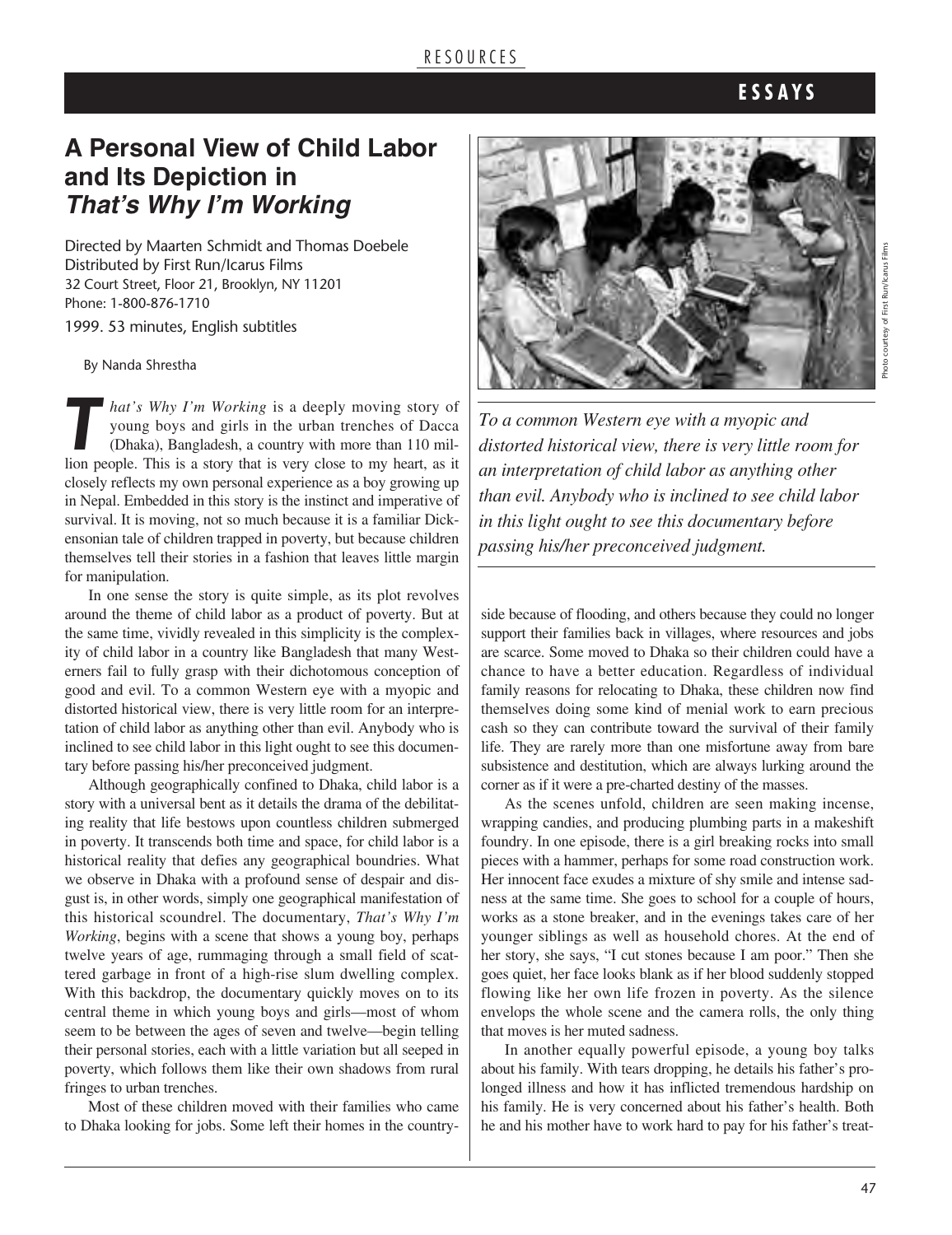### **E S S A Y S**

ment and to survive. Similar to the girl in the previous cut, the young boy goes to school, works to earn some cash, and looks after his baby brother at home. At one point, the two brothers are shown at home. The baby is crying hard because of hunger, but not much food is there to soothe him, so the boy soaks some rice in water. He pours the rice-soaked water in a bottle feeder and feeds the baby. The baby stops crying. He does not get enough food these days, the boy says. He misses the past when his father used to give him all the food he wanted. But these days his father can't give him food, because he can't work; he does not have food to give. The boy keeps sobbing.

woren around this central story of child labor and survival imperative are several other themes such as the sexual division of roles and rules, the disparity in the amount of food allocation between beys and citle, why bey vival imperative are several other themes such as the amount of food allocation between boys and girls, why boys are loved more than girls, the economic burden that the dowry system imposes on a girl's family, family planning, children as an economic asset, wage differences between children and adults, and of course the role of education. But what resides at the heart of this story is not necessarily child labor itself or some other auxiliary theme. Its moral is deeper—deeper than the crushing reality of child labor. That is, for poor boys and girls, childhood is merely a phase that they pass through in the natural progression of their biological life; they rarely have a carefree social childhood to enjoy. In this bifurcated space of childhood, social

#### **MUSEUM QUALITY EXHIBITS**

"MY LIFE IS MY MESSAGE"-40 panels (2" x 4") of photographs with captions on the life of Mahatma Gandhi.

#### "INDIA-THE PEOPLE AND THEIR LAND"-more than 100 color photographs

taken over 40 years by Beatrice Pitney Lamb.

"BEAUTY IN STONE"-Hindu, Buddhist, and Islamic architecture of India, color photographs by Beatrice Pitney Lamb.

Also-smaller portable (sent by mail) exhibits, video cassettes (including biographical documentaries of Gandhi), and other resources available for loan.

Undergraduate-level CORRESPONDENCE COURSE on Gandhi (study materials from the Gujarat Vidyapith University in India founded in 1920).

#### THE CANDHI MEMORIAL CENTER

P.O. Box 9515 Washington, D.C. 20016 Phone: (301) 229-3871 Website: www.self-rev-gandhi.org Email: gandhimc@erols.com

childhood is privy only to the rich kids, while the poor kids are saddled with the task of toiling for their survival.

So what is striking about these stories is the fact that at such a tender age these children are not only burdened with the responsibility of physical labor, but also with the emotional pain of family survival. At such an early age, when children would be expected to act like children, free of any scar of life that comes with adulthood, these young boys and girls have to learn quickly how to manage their deep emotions just like they are forced to learn how to negotiate and navigate their family survival. There is little room for anything else. They cannot afford to take time to grow up slowly. One's age has no meaning whatsoever in the social system surrounded by poverty; whether young or adult, one has to work for survival. Poverty certainly has its own queer way of forcing young boys and girls to mature fast. This is the unmistakable universality of child labor born out of the imperative of survival in the midst of poverty. Child labor is a common theme and common scene from Appalachia to the Mississippi Delta, from Bangladesh to Botswana to Bolivia, and all across the globe.

To me, the story that this documentary narrates is intensely personal as it brings back all those memories of my own childhood when I had to move from one task to another, doing chores on the domestic front as well as working to earn some meager cash. I had few choices, but did whatever I could to contribute to my family's survival, especially after my oldest brother, the primary breadwinner of the family, passed away. I sometimes wonder what would have happened to my family and how my parents would have managed if I had failed to do my part to contribute to the family's survival.

Overall, the fundamental message of *That's Why I'm Working* and of my own child labor experience is that for the poor, child labor is a survival necessity although socially it is most certainly undesirable in its current form, and even detrimental in the long run. While it may help the poor sustain their subsistence, it generally fails to lead to their economic uplift from poverty. The chance I got, thanks to the help of one Peace Corps friend, to break the cycle of poverty is hardly a normal experience for poor families. Contrary to the common perception of the poor being lazy, most poor families work very hard day in and day out, but they are rarely given a chance to break out of poverty. That is why child labor is so common among the poor. It is not a choice; it is a necessity for their survival. It matters little whether it is good or evil.

Let me take this present review one step further in my attempt to reflect on its message in relation to the popular Western stance on child labor. I find Westerners' view of child labor as something evil, seriously flawed and extremely narrow. No, I do not question their motive, nor do I challenge their intention. Nor do I disagree with the basic premise of their view that children are being deprived of educational opportunities, unduly exploited by global corporations, and forced to work in places where safety